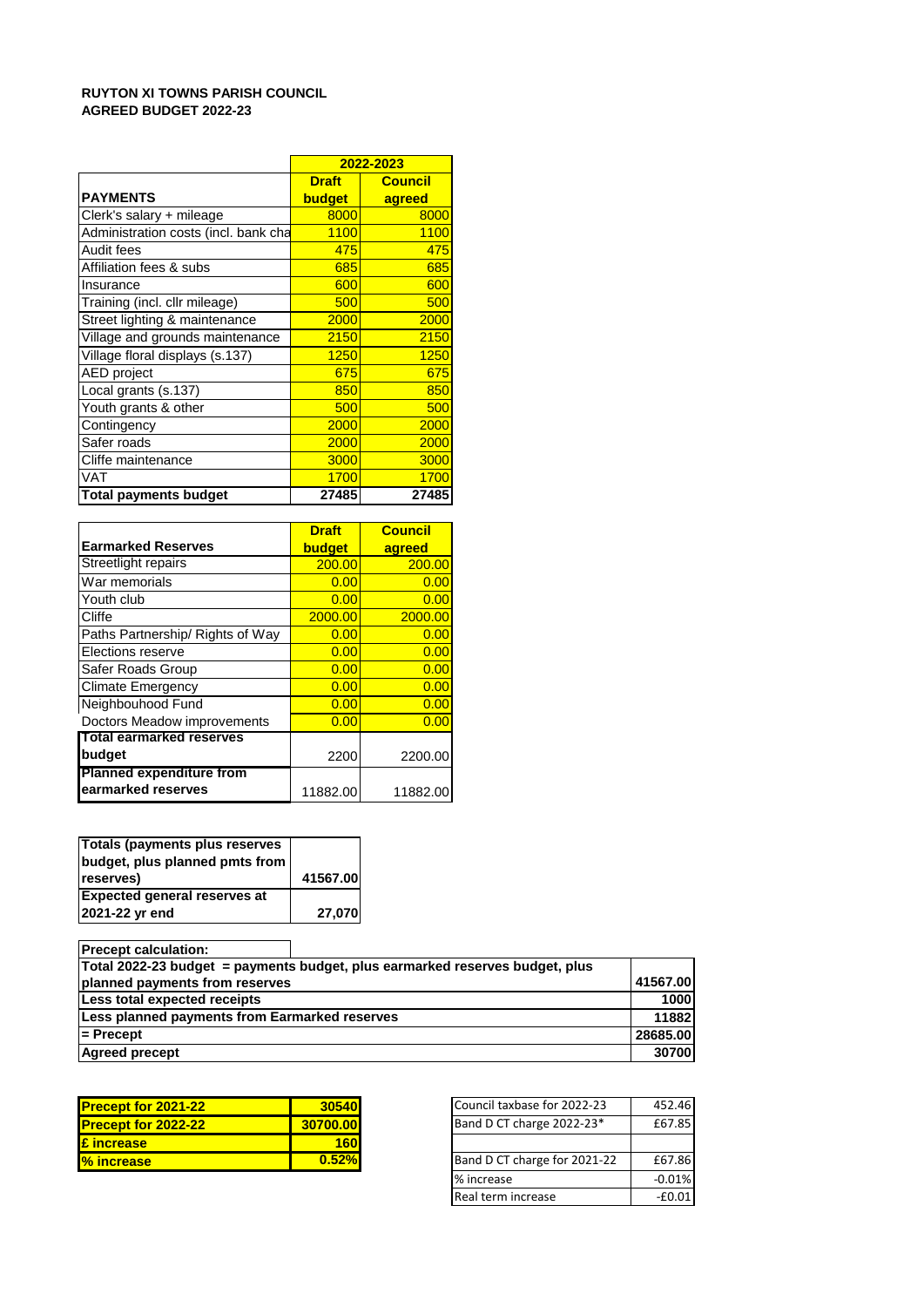## **RUYTON XI TOWNS PARISH COUNCIL RECEIPTS & PAYMENTS BUDGET 2022-23**

|                                |                  | 2021-22                                               |                             |               |              |                        | 2022-23 proposals |                                                                                                                       |
|--------------------------------|------------------|-------------------------------------------------------|-----------------------------|---------------|--------------|------------------------|-------------------|-----------------------------------------------------------------------------------------------------------------------|
|                                | Agreed<br>budget | <b>YTD</b><br>receipts (as budget<br>at<br>31.10.2021 | Variance<br>YTD<br>receipts | Variance<br>% | Y/e forecast | <b>Draft</b><br>budget | Council<br>agreed | <b>Comments</b>                                                                                                       |
| <b>RECEIPTS</b>                |                  |                                                       |                             |               |              |                        |                   |                                                                                                                       |
| Precept                        | 30540.00         | 30540.00                                              | 0.00                        | 0%            | 30540        |                        |                   | Precept for 2022-23 agreed at £30,700 (Full Council meeting 11.01.2022)                                               |
| Neighbourhood Fund             |                  |                                                       | 0.001                       | $0\%$         |              |                        |                   | No notifications about any NF due in 2022-23 yet.                                                                     |
| <b>VAT Refund</b>              | 800.00           | 500.35                                                | $-299.65$                   | 0%            | 500.35       | 1000                   |                   | 1000 Estimated receipts based on forecast spend from 2021-22, but could be more/less.                                 |
| Tax refund                     | 0.00             |                                                       | 0.00                        | 0%            |              |                        |                   | No tax refund due.                                                                                                    |
| Zoom Pro contributions (Clive) | 0.00             | 21.60                                                 | 21.60                       | 2160%         | 21.6         |                        |                   | Clive PC no longer contributes to Zoom Pro as they are not using it anymore.                                          |
| <b>Grant funding</b>           |                  |                                                       | 0.00                        | 0%            |              |                        |                   | Given high cost projects PC will need to apply for some grant funding, but this cannot be budgeted for at this stage. |
| <b>TOTAL</b>                   | 31340.00         | 31061.95                                              | $-278.05$                   | $-1\%$        | 31061.95     | 1000                   | 1000              |                                                                                                                       |

|                                              |                  | 2021-22                                       |                                    |               |                     | 2022-23 proposals      |                          |                                                                                                                                                                                                                                                                                                 |
|----------------------------------------------|------------------|-----------------------------------------------|------------------------------------|---------------|---------------------|------------------------|--------------------------|-------------------------------------------------------------------------------------------------------------------------------------------------------------------------------------------------------------------------------------------------------------------------------------------------|
| <b>PAYMENTS</b>                              | Agreed<br>budget | <b>YTD</b><br>payments<br>as at<br>31.10.2021 | Variance<br><b>Budget-</b><br>pmts | Variance<br>% | Y/e forecast        | <b>Draft</b><br>budget | <b>Council</b><br>agreed | <b>Comments</b>                                                                                                                                                                                                                                                                                 |
| Clerk's salary + mileage                     | 7850.00          |                                               | 5386.32 2,463.68                   | 31%           | 7530                | 8000                   |                          | 8000 See notes (some info confidential).                                                                                                                                                                                                                                                        |
| Administration costs (incl.<br>bank charges) | 1000.00          | 446.78                                        | 553.22                             | 55%           | 1200                | 1100                   |                          | Includes quarterly bank charges, Zoom Pro subscriptions (6 months), home working allowance, meeting room hire, new<br>1100 email accounts, and other admin costs.                                                                                                                               |
| <b>Audit fees</b>                            | 500.00           | 375.65                                        | 124.35                             | 25%           | 376                 | 475                    |                          | 475 Internal auditor quote £175. External audit expected to be £200-300.                                                                                                                                                                                                                        |
| <b>Affiliation fees &amp; subs</b>           | 675.00           | 572.23                                        | 102.77                             | 15%           | 675                 | 685                    |                          | 685 See notes. Council agreed not to renew Foundation Local Council Award Scheme in 2022.                                                                                                                                                                                                       |
| Insurance                                    | 600.00           | 401.25                                        | 198.75                             | 33%           | 401                 | 600                    |                          | Same budget as previous year as likely to be taking on more activities/events in 2022-23, that could lead to increased<br>600 premiums due to covid risks.                                                                                                                                      |
| Training (incl. cllr mileage)                | 500.00           | 240.00                                        | 260.00                             | 52%           | 450                 | 500                    |                          | 500 Same budget as 2021-22, but anticipate separate training costs under Climate Emergency EMR.                                                                                                                                                                                                 |
| Street lighting & maintenance                | 2000.00          | 731.08                                        | 1.268.92                           | 63%           | 1700                | 2000                   |                          | 2000 Same budget as 2021-22. No maintenance done so far this year yet (but no invoice rec'd either).                                                                                                                                                                                            |
| <b>Village and grounds</b><br>maintenance    | 2170.00          |                                               | 829.00 1,341.00                    | 62%           | 2300                | 2150                   |                          | See notes. Estimates rec'd for additional maintenance costs e.g. QEII/Bridge Inn field and Spinney paths cutting, so this<br>2150 header has been revised accordingly.                                                                                                                          |
| Village floral displays (s.137)              | 1250.00          | 1212.50                                       | 37.50                              | 3%            | 1213                | 1250                   |                          | 1250 Same budget as 2021-22.                                                                                                                                                                                                                                                                    |
| <b>AED</b> project                           | 250.00           | 99.00                                         | 151.00                             | 60%           | 150                 | 675                    |                          | Increase on 2021-22 to allow for 2 x community training sessions (trainer and room hire). HAJMT has provided new<br>cabinet, but believe existing model of AED is discontinued with manufacturer so replacement parts may be harder to<br>675 find and more expensive.                          |
| Local grants (s.137)                         | 1000.00          | 200.00                                        | 800.00                             | 80%           | 1000                | 850                    |                          | 850 Slightly lower budget than 2021-22. Costs for a leaflet drop for VHWG to come out of here.                                                                                                                                                                                                  |
| Youth grants & other                         | 500.00           | 0.00                                          | 500.00                             | 100%          | 500                 | 500                    |                          | 500 Same budget as 2021-22.                                                                                                                                                                                                                                                                     |
| <b>Contingency</b>                           | 3000.00          |                                               | 36.58 2,963.42                     | 99%           | 2000                | 2000                   |                          | 2000 Decrease on previous year budget. Expect some spend to support Platinum Jubilee activities to come from here.                                                                                                                                                                              |
| Safer roads                                  | 3000.00          | 1095.00                                       | 1,905.00                           | 64%           | 2000                | 2000                   |                          | 2000 Decrease on 2021-22. Underspend to be moved to War Memorial EMR at beginning of new tax year.                                                                                                                                                                                              |
| <b>Cliffe maintenance</b>                    | 3000.00          | 3000.00                                       | 0.00                               | 0%            | 3000                | 3000                   |                          | Contract with SC until end March 2022 (agreed min ref. 24/20d). SC believe costs will remain same as in previous<br>3000 years. There is a separate Cliffe EMR with over £3000 currently.                                                                                                       |
| <b>VAT</b>                                   | 2745.00          |                                               | 339.15 2.405.85                    | 88%           | 1000                | 1700                   |                          | Most spend should be reclaimable, and if an overspend seems likely we can put in a VAT refund claim part way through<br>$1700$ the year as well as after y/e.                                                                                                                                   |
| s.137<br><b>Total payments</b>               | 0.00<br>30040.00 | 1212.50                                       | 0.00<br>14964.54 15075.46          | 54%           | 1213.00<br>25495.00 | 27485.00               | 27485.00                 | Do not budget for this. S.137 expenditure comes out of other budget headers but must be recorded separately for<br>transparency. Total s.137 spend must be within limit for Parish (2021-22 limit £8023). NB. PC has Gen. Power of<br>Competence now so should be little need to rely on s.137. |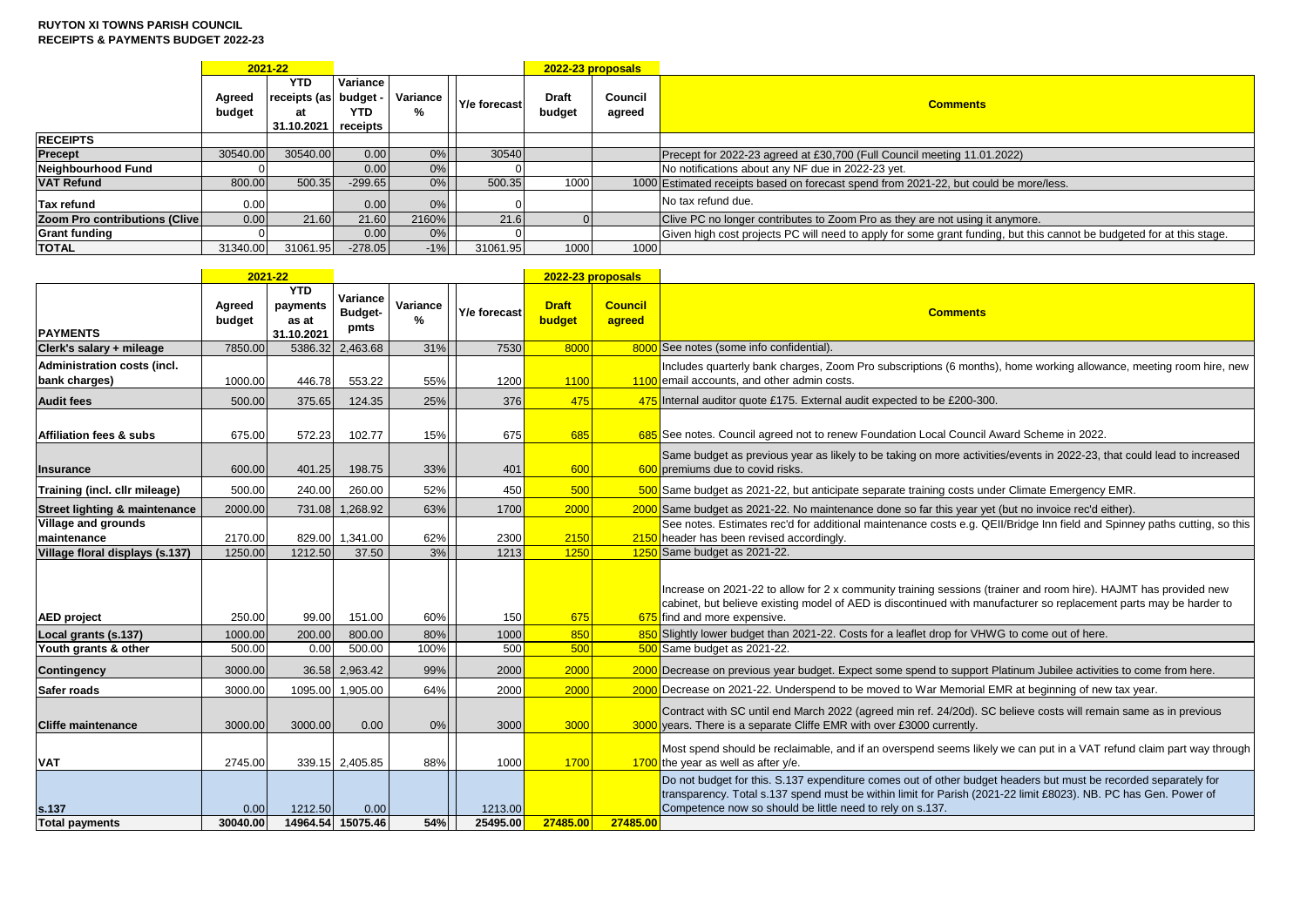## **RUYTON XI TOWNS PARISH COUNCIL EARMARKED RESERVES BUDGET 2022-23**

|                                                       |                 |                  | 2021-2022       |                 |                  |               |                         | 2022-23         |                |                  |            |                                                                                                          |
|-------------------------------------------------------|-----------------|------------------|-----------------|-----------------|------------------|---------------|-------------------------|-----------------|----------------|------------------|------------|----------------------------------------------------------------------------------------------------------|
|                                                       | <b>Agreed</b>   | Opening bal.     | <b>YTD pmts</b> | In yr           | Current          | Forecast y/e  | <b>Forecast closing</b> | <b>Draft</b>    | <b>Council</b> | <b>Planned</b>   | Forecasted |                                                                                                          |
|                                                       | budget 2021     | 01.04.2021       | 2021-22         | transfers       | bal.             | spend 2021-22 | bal 31.03.2022          | budget          | agreed         | expenditure      | bal. y/e   | <b>Comments</b>                                                                                          |
| <b>Earmarked Reserves</b>                             | 22              |                  |                 |                 |                  |               |                         | 2022-23         |                | 2022-23          | 2022-23    |                                                                                                          |
|                                                       |                 |                  |                 |                 |                  |               |                         |                 |                |                  |            | No planned expenditure from reserves for                                                                 |
|                                                       |                 |                  |                 |                 |                  | ∩             |                         | 200.00          |                |                  |            | foreseeable future, but suggest topping up<br>500.00 slightly to allow for unexpected repairs.           |
| <b>Streetlight repairs</b>                            | 300.00          | 300.00           | 0.00            | 0.00            | 300.00           |               | 300.00                  |                 | 200            | 0.00             |            | Any underspend from SRG payments (est'd                                                                  |
|                                                       |                 |                  |                 |                 |                  |               |                         |                 |                |                  |            | £1000) to go into here to go towards cost of                                                             |
|                                                       |                 |                  |                 |                 |                  |               |                         |                 |                |                  |            | specialist cleaning and repair of seats in                                                               |
|                                                       |                 |                  |                 |                 |                  |               |                         |                 |                |                  |            | Memorial Cave. Expect costs of £2400, surplus                                                            |
| <b>War memorials</b>                                  | 0.00            | 1320.00          | 0.00            | 0.00            | 1320.00          | 0             | 1320.00                 | 0.00            |                | 2320.00          |            | 0.00 to come from General Reserves.                                                                      |
| Youth club                                            | 0.00            | 94.00            | 0.00            | 0.00            | 94.00            | $\Omega$      | 94.00                   | 0.00            |                | 0.00             |            | 94.00 No planned expenditure.                                                                            |
|                                                       |                 |                  |                 |                 |                  |               |                         |                 |                |                  |            |                                                                                                          |
|                                                       |                 |                  |                 |                 |                  |               |                         |                 |                |                  |            | Estimate £6000 for 3 x new info boards at                                                                |
|                                                       |                 |                  |                 |                 |                  |               |                         |                 |                |                  |            | entrances to PC owned area. SC may possibly                                                              |
|                                                       |                 |                  |                 |                 |                  |               |                         |                 |                |                  |            | be able to help with some of the costs, but<br>suggest PC look at grant funding options to               |
|                                                       |                 |                  |                 |                 |                  |               |                         |                 |                |                  |            | help cover cost of this (e.g. Naturesave). PC                                                            |
|                                                       |                 |                  |                 |                 |                  |               |                         |                 |                |                  |            | agreed to precept £2000 towards these costs.                                                             |
|                                                       |                 |                  |                 |                 |                  |               |                         |                 |                |                  |            | Depending on General Reserves at y/e, PC                                                                 |
|                                                       |                 |                  |                 |                 |                  |               |                         |                 |                |                  |            | may want to allocate some more funds to this                                                             |
| <b>Cliffe</b>                                         | 0.00            | 3608.00          | 46.00           | 0.00            | 3562.00          | 146           | 3462.00                 | 2000.00         | 2000           | 5462.00          |            | 0.00 EMR to avoid depletion.                                                                             |
|                                                       |                 |                  |                 |                 |                  |               |                         |                 |                |                  |            | No planned expenditure. Action plan suggests                                                             |
|                                                       |                 |                  |                 |                 |                  |               |                         |                 |                |                  |            | landowners replace stiles on certain ROWs                                                                |
| Paths Partnership/ Rights of                          |                 |                  |                 |                 |                  |               |                         |                 |                |                  |            | with pedestrian gates but currently no expected                                                          |
| Way                                                   | 0.00            | 544.00           | 0.00            | 0.00            | 544.00           | $\Omega$      | 544.00                  | 0.00            |                | 0.00             |            | 544.00 spend from PC.                                                                                    |
|                                                       |                 |                  |                 |                 |                  |               |                         |                 |                |                  |            | Uncontested election 2021 recharge confirmed                                                             |
| <b>Elections reserve</b>                              | 1000.00         | 3800.00          | 0.00            | 0.00            | 3800.00          | $\Omega$      | 3800.00                 | 0.00            | $\Omega$       | 100.00           |            | 3700.00 at £100. To be invoiced in 2022-23.                                                              |
|                                                       |                 |                  |                 |                 |                  |               |                         |                 |                |                  |            |                                                                                                          |
| <b>Safer Roads Group</b>                              | 0.00            | 4000.00          | 0.00            | 0.00            | 4000.00          | $\Omega$      | 4000.00                 | 0.00            |                | 0.00             |            | This EMR is separate from and in addition to<br>4000.00 the SRG header in the main payments budget.      |
|                                                       |                 |                  |                 |                 |                  |               |                         |                 |                |                  |            |                                                                                                          |
|                                                       |                 |                  |                 |                 |                  |               |                         |                 |                |                  |            | Leaflet drop (est. £500), public meeting (est.                                                           |
|                                                       |                 |                  |                 |                 |                  |               |                         |                 |                |                  |            | £1000), training for members (est. £500).                                                                |
|                                                       | 0.00            |                  |                 |                 | 3982.00          |               | 3982.00                 | 0.00            |                |                  |            | Feasibility study to be deferred (estim. £2000-<br>1982.00 3000). Council agreed no top up for this EMR. |
| <b>Climate Emergency</b>                              |                 | 1000.00          | 18.00           | 3000.00         |                  | 18            |                         |                 |                | 2000.00          |            |                                                                                                          |
|                                                       |                 |                  |                 |                 |                  |               |                         |                 |                |                  |            | No info yet on NF to be rec'd in 2022-23.                                                                |
| <b>Neighbouhood Fund</b>                              | 0.00            | 231.29           | 0.00            | 0.00            | 231.29           |               | 231.29                  | 0.00            |                | 0.00             |            | 231.29 Specific criteria apply to expenditure.                                                           |
|                                                       |                 |                  |                 |                 |                  |               |                         |                 |                |                  |            | £200 leaflet drop in 2021-22. In 2022-23, est.                                                           |
|                                                       |                 |                  |                 |                 |                  |               |                         |                 |                |                  |            | £1000 for extra mowing in between SC cuts,                                                               |
|                                                       |                 |                  |                 |                 |                  |               |                         |                 |                |                  |            | and £1000 for technical drawings for grants                                                              |
|                                                       |                 |                  |                 |                 |                  |               |                         |                 |                |                  |            | applications. Will need to look at grant funding                                                         |
| <b>Doctors Meadow improvements</b>                    | 0.00            | 0.00             | 0.00            | 5000.00         | 5000.00          | 200           | 4800.00                 | 0.00            |                | 2000.00          |            | 2800.00 for projects once chosen.                                                                        |
|                                                       |                 |                  |                 |                 |                  |               |                         |                 |                |                  |            | PC agreed 11.01.2022 to set up EMR for AED                                                               |
|                                                       |                 |                  |                 |                 |                  |               |                         |                 |                |                  |            | equipment from April 2022. Any underspend                                                                |
|                                                       |                 |                  |                 |                 |                  |               |                         |                 |                |                  |            | from AED budget header can go into the new<br>$0.00$ EMR.                                                |
| AED equipment fund<br><b>Total earmarked reserves</b> | 0.00<br>1300.00 | 0.00<br>14897.29 | 0.00<br>64.00   | 0.00<br>8000.00 | 0.00<br>22833.29 | C<br>364.00   | 0.00<br>22533.29        | 0.00<br>2200.00 | 2200.00        | 0.00<br>11882.00 | 13851.29   |                                                                                                          |
|                                                       |                 |                  |                 |                 |                  |               |                         |                 |                |                  |            |                                                                                                          |